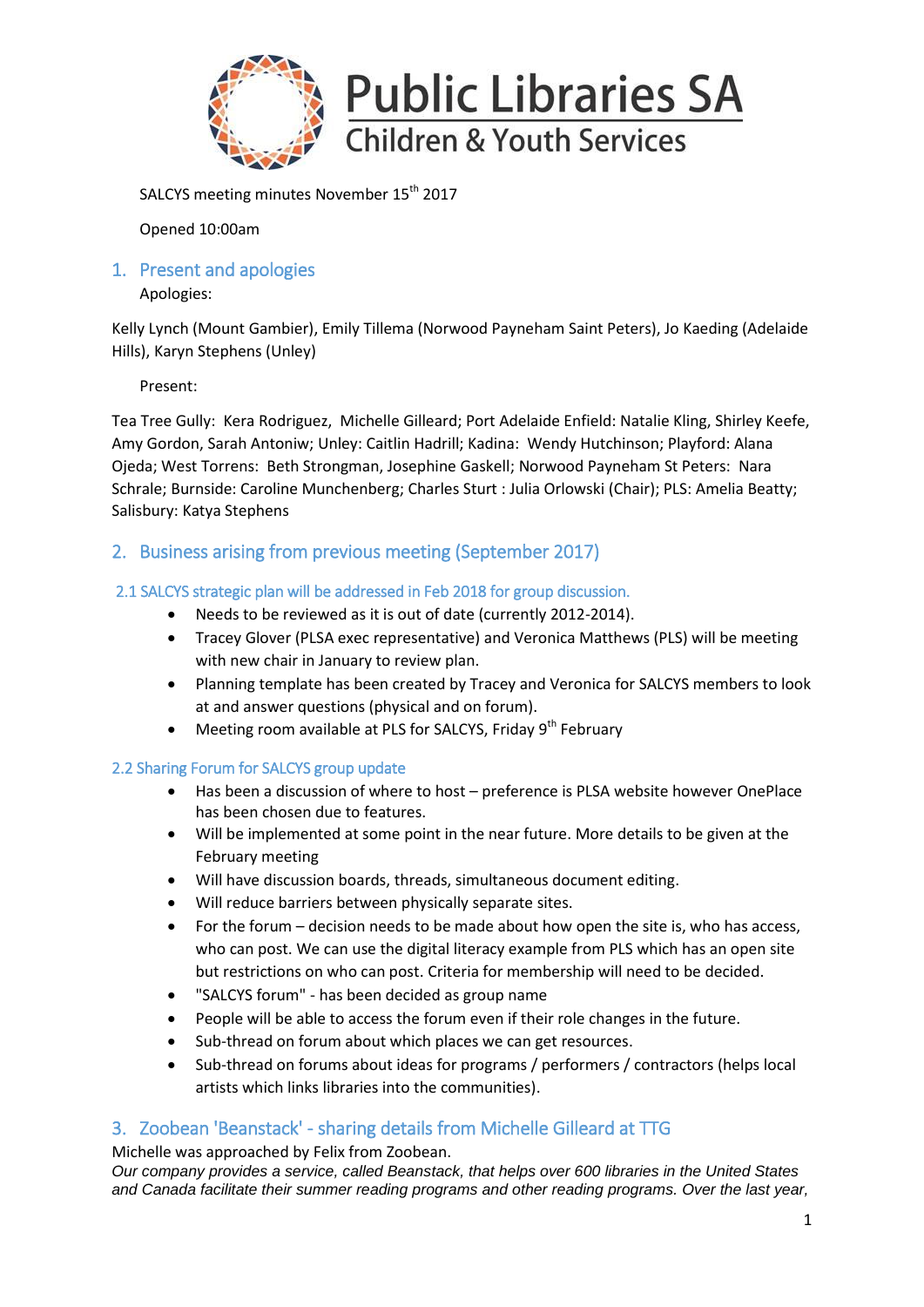*we have begun working with our first three Australian clients. This most recently includes Wyndham City Library, which previously used this software to help register readers - [https://www.myreadinglist.com.au/readers.php.](https://t.yesware.com/tt/372be6ded7757e3d26e6385e9914a4839c4e93ca/a39cf4bad81d359317015593eac38250/2ac1daa1fd2bdc3cb19b0b4fbd28deb5/www.myreadinglist.com.au/readers.php)* 

*Our product, called Beanstack, is more delightfully designed and has a more comprehensive set of features to increase participation, save staff time, and analyze data. You can see screenshots and learn more through our annual summer reading report here: [http://bit.ly/2017srpreport.](http://t.yesware.com/tt/372be6ded7757e3d26e6385e9914a4839c4e93ca/a39cf4bad81d359317015593eac38250/f5cd4fa167fe482d1c91d71d598085ef/bit.ly/2017srpreport)*

*Felix Brandon Lloyd Co-Founder, [Zoobean](https://t.yesware.com/tt/372be6ded7757e3d26e6385e9914a4839c4e93ca/a39cf4bad81d359317015593eac38250/80d3e26edbbb75462b804b12e6b3d786/beanstack.org/) Phone: 202-321-6267 [@zoobeanreads](https://t.yesware.com/tt/372be6ded7757e3d26e6385e9914a4839c4e93ca/a39cf4bad81d359317015593eac38250/fd2f8bff2683a3065a088ef628217c3e/twitter.com/zoobeanreads)*

- Works with OneCard can be a plugin for the entire library service but needs to be investigated.
	- Not exclusive to the Summer Reading program.
	- Does have an app.
	- Need to have a look to see what it does offer.
	- How much would it cost? Does SALCYS want to explore this option?

### 3.1 Summer reading prizes:

- Do we want to have a prize that represents the network? Does it have one big prize? Smaller ones? In-house prizes to supplement? Is it broken down by age group?
	- $\circ$  The money does not have to be spent on the Summer Reading prizes can go towards a program SALCYS involved with, a TV advert etc.
	- $\circ$  Something to think about in the future we don't have to decide now.
- PAE and Charles Sturt has found that they have given out a lot of bags but haven't received a lot back.
- Other library staff (not in SALCYS) have not known about the program.
- The focus has been on the number of books but this can make children read lower levels or rush through them.
	- o Ideas formatted like the PAE adult reading group list "i.e. read a book with a red cover, with a 1-word title".
	- o Redesign a cover for a book, review the book etc.
	- $\circ$  Unley counts hours rather than books to encourage people to keep reading. Aim is to read 100 books, or read for 100 hours. Stickers are given as a reward and the more stickers they get, the higher the prize. Other activities to get more stickers – write reviews, read a book aloud to someone etc. You have to dedicate a budget but has been working.

## 4. 'Around the libraries' discussion (*programs and events*)

## **Port Adelaide Enfield**

'Paws' Program

- Sensory storytime for children with special needs. Developmental age between 4 and 5 years old. Has been running for 2.5 months
- Just starting up the program has been a bit slow. The children have been lovely. It is a niche group but there is a need for it. The main problem has been how to get the word out.
- PAE goes to Adelaide West Education Centre has helped since they are a group that know each other. Adelaide West also comes to Enfield Library (who bring PAE large gamut of what they need). Has been a good learning experience. Have had staff training from an OT (Dino) so staff will be comfortable with special needs people. He had tips on what special needs children would like for a storytime session – ie dimmer lights, special seating, social stories (that can be given to parent/carer to read to the child) - have been successful. Have received help from Adelaide Hills library.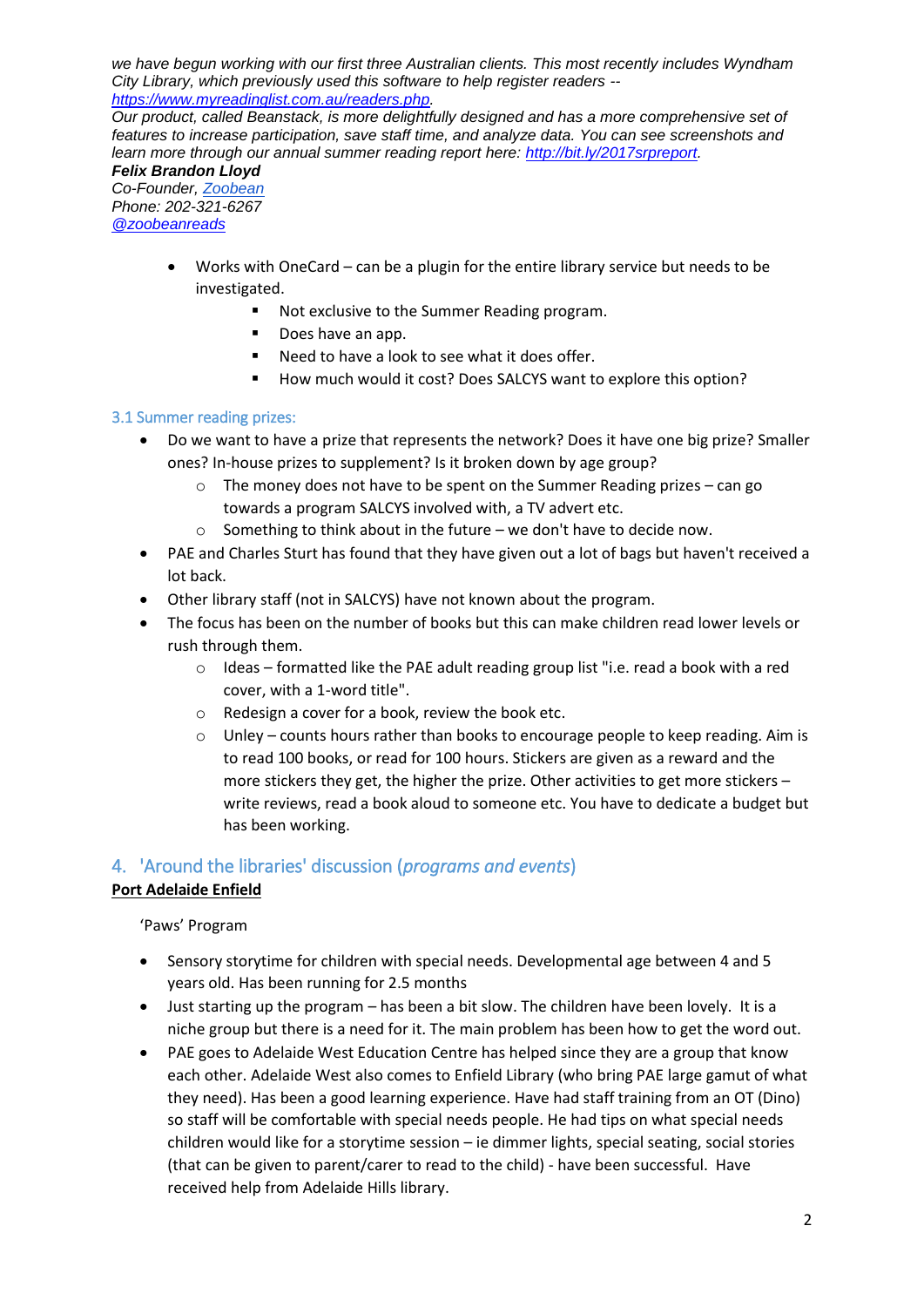Idea – having a speaker about special needs children in storytime SPELD – for special needs training. Helping staff being able to answer general questions about development.

# Anime Club

- Run once a month at Enfield Library Thursday night 6pm 7pm (or 6pm 7:30pm depending on activities)
- Started with 3 people, now at 10 people. Age range from 15 y.o. to 35 y.o.
- Activities are dictated by attendees the month before if at all possible. Otherwise organiser will pick an activity. Examples are movies, origami, manga drawing.
- Advertising done in-house through posters at each site
- Organiser will email members with what's happening each month to see if anyone has suggestions / issues.
- Members are now wanting to see each other outside group at activities such as Supanova, movies etc.
- Members want meetings twice a month.

## October school holidays

- Painting (in-house), Pure Funk R&B dancing (younger and older kids), Obstacle courses (inhouse) hoops etc. Each site did a bit of their own thing but also had bits that were sent around
- Robot races (with digital literacy team). Made cases for robots using 3D printers
- Community fun day giant games, mini-golf set up around library, art bus, giant green screen, mural painting on side of Greenacres (around 300 people)

## January

- Each site will be doing a makerspace pack that will go from branch to branch.
	- o Semaphore will be doing "3 little pigs" so pack will have Lego for brick house, straw etc. Finger puppets as well. Greenacres – nature theme. Port – Pirates.

# **Salisbury**

- **Earth's Wild Ride (mirror dome) 28<sup>th</sup> October a portable planetarium. Charged \$7 per** ticket which everyone was fine with. Had bookings and walk-ins. Volcanos, dinosaur extinction etc. Check out FB to see short promo video.
- Plans for the Fringe Salisbury's Secret Garden
	- o Magic Mike booked
- Move it Fitness, cooking programs, Hogwarts, Robots

"Nearly a Vet" conventions based on "Juliet Nearly a Vet" by Rebecca Johnson. Get someone from Queensland to come down and do something with STEM curriculum. Interested libraries can perhaps split costs. Tickets are generally \$25 but kids get lab coat, kit, stethoscope etc. Libraries must charge the same price. Aimed at 7 to 10 year olds. Some libraries aren't allowed to charge and will have to absorb the cost. Other libraries can subsidise. Rebecca Johnson – Nearly a Vet conventions [http://rebeccajohnson.com.au/vet-conventions/](http://scanmail.trustwave.com/?c=10585&d=i8OJ2hlt1ViEMWksQS0l5Ri9mMuhnkZJ5U3PJpWP2Q&u=http%3a%2f%2frebeccajohnson%2ecom%2eau%2fvet-conventions%2f)

Contact Katya (kstephens@salisbury.sa.gov.au) if you are interested.

## **Norwood Payneham St Peters**

October school holidays:

 Mud Play – run in-house at the Dunstone Grove reserve park. Depot delivered tarps and set up sand bags to hold down edges. Filled with mud/palm fronds. Tables with air-drying clay,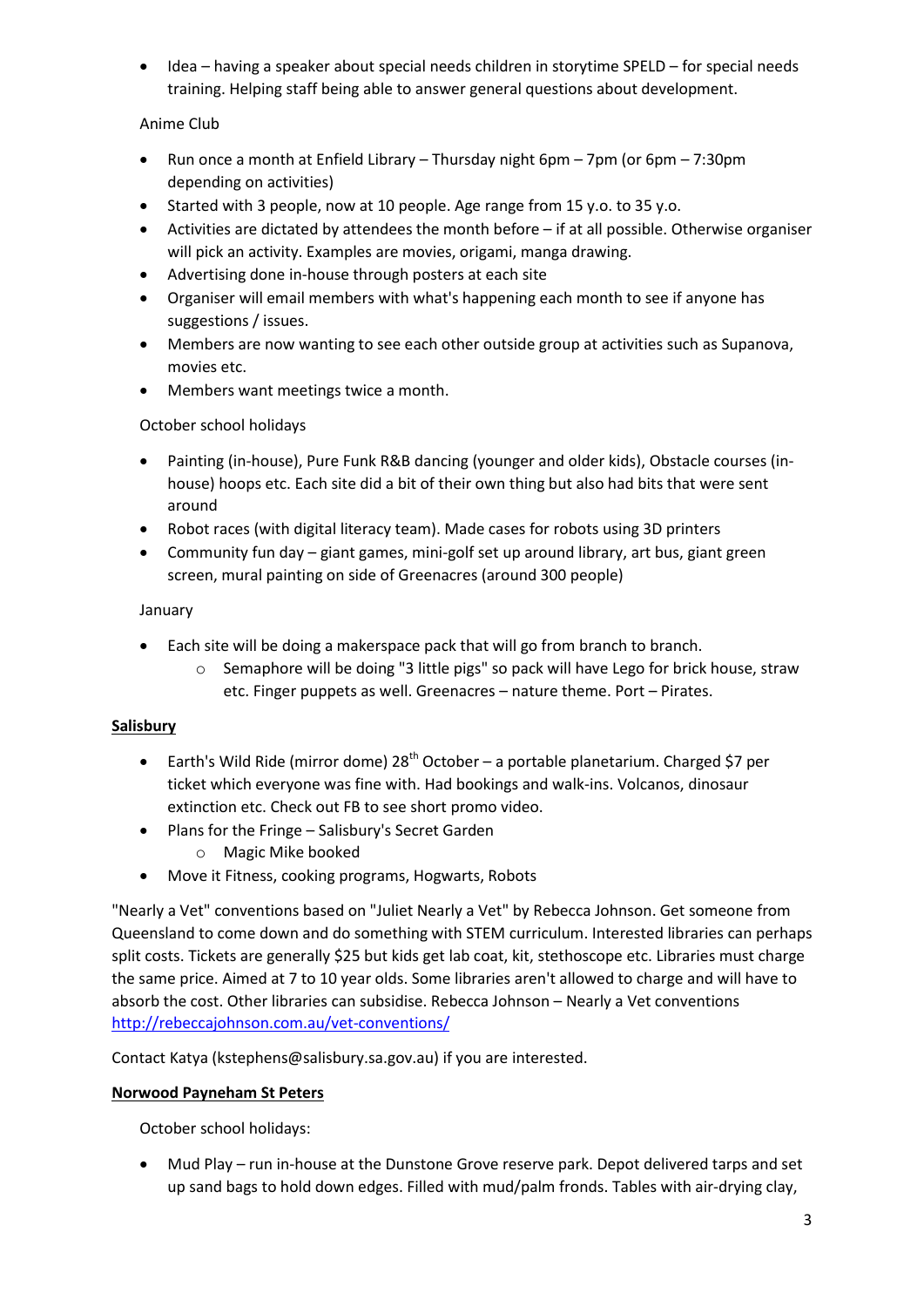shells/sticks. No bookings. Free. 10am until noon. 3 staff and a volunteer. All ages family event. Kids range from 3 to 9.

 Bunnings – build-a-worm farm (one farm per family), Yoga – Tammy from Blooming Hearts. Lots of positive feedback. Eco-bird-feeder activity (not that popular). \$5 per child and had to bring empty milk carton. Stone painting.

January:

 Using Summer Reading club theme of "Game On", Lego movie, Magic and ventriloquism, Circus performers, Pokemon hide and seek at different branches (drop-ins), Worry Tree – Mary-Ann Musgrove (5-12 years) 25<sup>th</sup> January.

Other activities in 2017

• Baby bounce goes all year, Twilight Parade, Semaphore Street Fair (stories on the steps) rather than having a stall.

### **Tea Tree Gully**

Permanent programs:

- Storytime animals live animals for kids to touch, can answer questions. Rabbit, guinea pigs, mice, green tree frogs, bearded dragon.
	- o Person has to take animal home it's tough if the person doing the program is sick etc.
	- o Works with other officers to tie everything in with theme of library programs.
	- $\circ$  Animals on loan from nature education centre. Can be hired for a week or 2 weeks. 1 year membership with NEC at Urrbrae College \$170 then fee paid for animal (most expensive is \$22).
	- o Look at TTG FB page to see animals.
	- o Have something covering animal to introduce mystery then ask kids questions.
	- o May not be able to happen every storytime so probably shouldn't advertise it as a regular occurrence.
	- o The library/council pays for the membership. Did require a risk assessment.
- Free play with Edison Robots and Legos after school Monday night (4pm 5:15pm). 15 people limit. First 10/15 minutes are making robots then putting them in Sumo ring and start wrestling. Has encouraged dads to attend and interact with children. Are looking at ways to extend the program as it is a very popular one. Perhaps two sessions. There hasn't been a noticeable loss of Lego. Regular kids will teach new ones. Ages 5 – 10 y.o. Sumo robot ring from MTA
- Multiple Births Association of South Australia (Claire secretary of MBSA). See it on their FB page. TTG have teamed up to run special storytime for families of multiple births. 1<sup>st</sup> session 65 people. Stories focussed on twins, questions about twins. 2 hour session. Almost all parents hadn't been inside the library so there were lots of twins coming in to baby bounce and storytime later on.

Reading to Dogs program – Therapeutic Dogs

- Been hard to get the word out. First session went well but second wasn't sold out. Have only 6 spots. 1 child with 1 dog and handler
- Have had very positive response (see FB group for feedback)
- Took 6 months to get the program up and running.
- Primary school kids who are learning to read. Children with anxiety / autism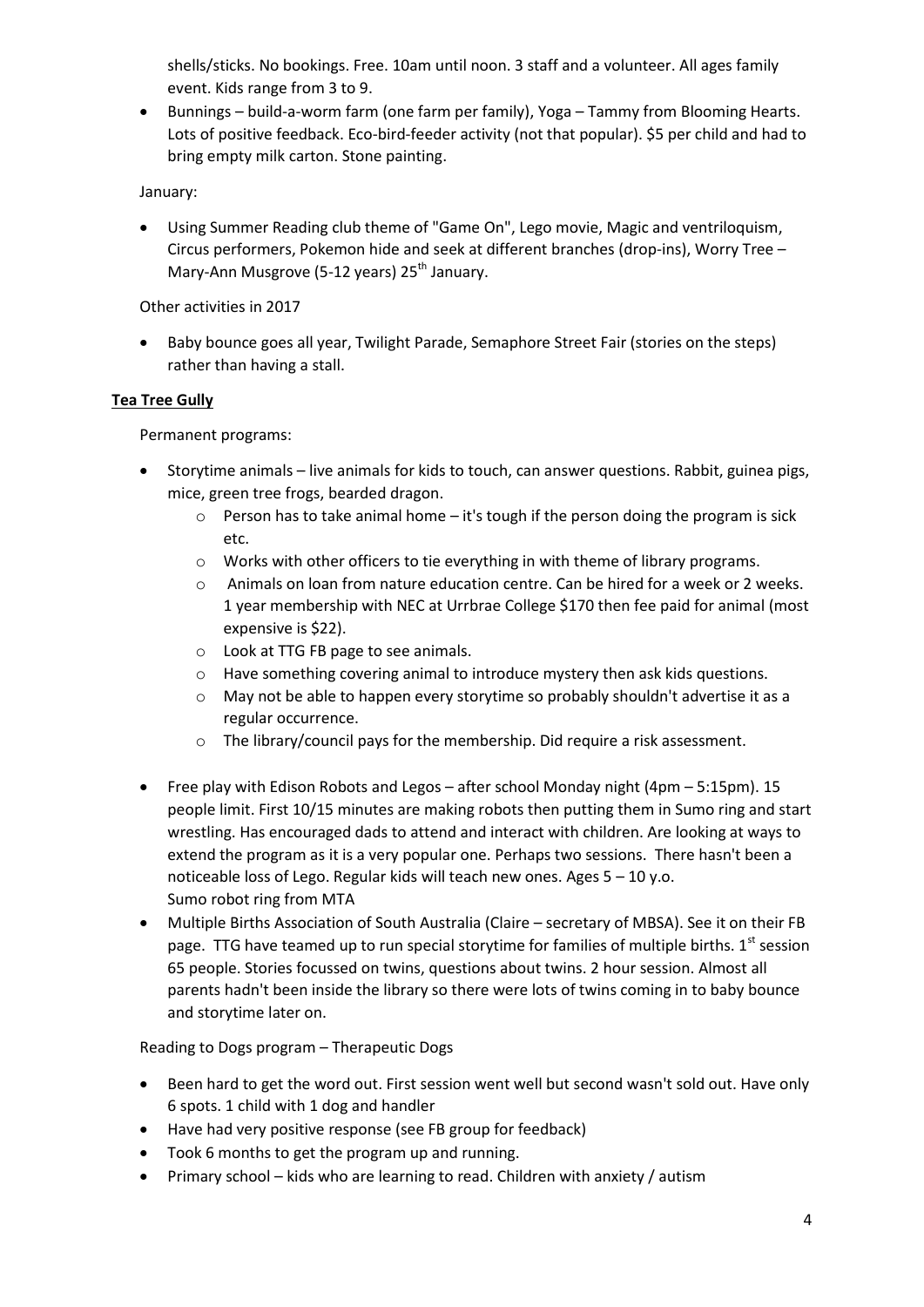Run on Monday evenings (quiet time) in children's area 4pm – 5:30pm. 15 minute books.

October School Holidays

- Kite Making kits ordered in for kids to make and decorate.
- Animals of the MAGIC MOUNTAIN. Singing. Had to find people to wear costumes. Cheaper to do the costumes yourself. Costs more if they find people to wear costumes.
- Nature art in the park. Weather was bad and had to move inside. Made up work stations around library. Play dough, sand rock painting, plus 2 sensory stations.
- Sensory stations– herbs in bottles for kids to smell, put items in boxes for kids to work out what they were. 300 people
- Mandala making
- Robin from "Kids matter". Building Children's Wellbeing workshop. Most attendees were childcare workers and 2 grandmas. Feedback was that they would prefer it dedicated to Early Learning Providers. Liked that Library Services facilitated the workshops rather than having to go to the city for this. About mental wellness. Ran at 6:30pm. Interactive activities – videos, roleplaying. Can be an emotional learning experience. Helps get into the mind of children. A free session. Robin is passionate about it and would like to do more.
- Collaborative projects with council Youth i.e. a market with stalls

#### January SHP

- "Cover to Cover" multimedia club (ie reviewing podcasts, Netflix programs, bookclub) for older kids.
- Ready to Apply (twice a month) CVs, cover letters, finding jobs for young people, interview techniques. Hard to do one-on-ones so about 6 people per session. For 14 – 22 y.o.
- 1 whole day doing Ready to Apply. Barista course afterwards, going to Big W for a behindthe-scenes tour. 16 people max. This is in combination with Council so cost for 1 day course is yet to be determined.
- Inter-school competition feud (based on Family Feud). Polling different students at schools then coming together in the gameshow format. Will also help libraries collect data.
- Considering getting retrenched Holden Workers to take the resume course then teach it to others.

### **Unley**

October School Holidays – all free activities

- $\bullet$  Irene from Forte Music 10 kids each.
	- o Super basic learning music. 0-3 jungle music, 'music is fun' 3-7. Had all musical instruments, pages with musical notes.
- Christian at The Emu Tree digital music sessions (on iPads for older kids. Garage Band app).
- Musical storytime didn't book out but still got a good number

### January holidays

 Little discovery, Drop-in movie sessions, Lego, Water play day at Goodwood Community Centre ages 6+, No bake cooking session for older children. Miniature world sessions. Kids get kits of moss and tree-houses. Can be expensive. Directed towards families.

### Young Writer's group

- $\bullet$  7-12 yo. Monday after school 4 5:30pm
- Between 11 and 17 kids during term
- Up to around 20 kids during school holidays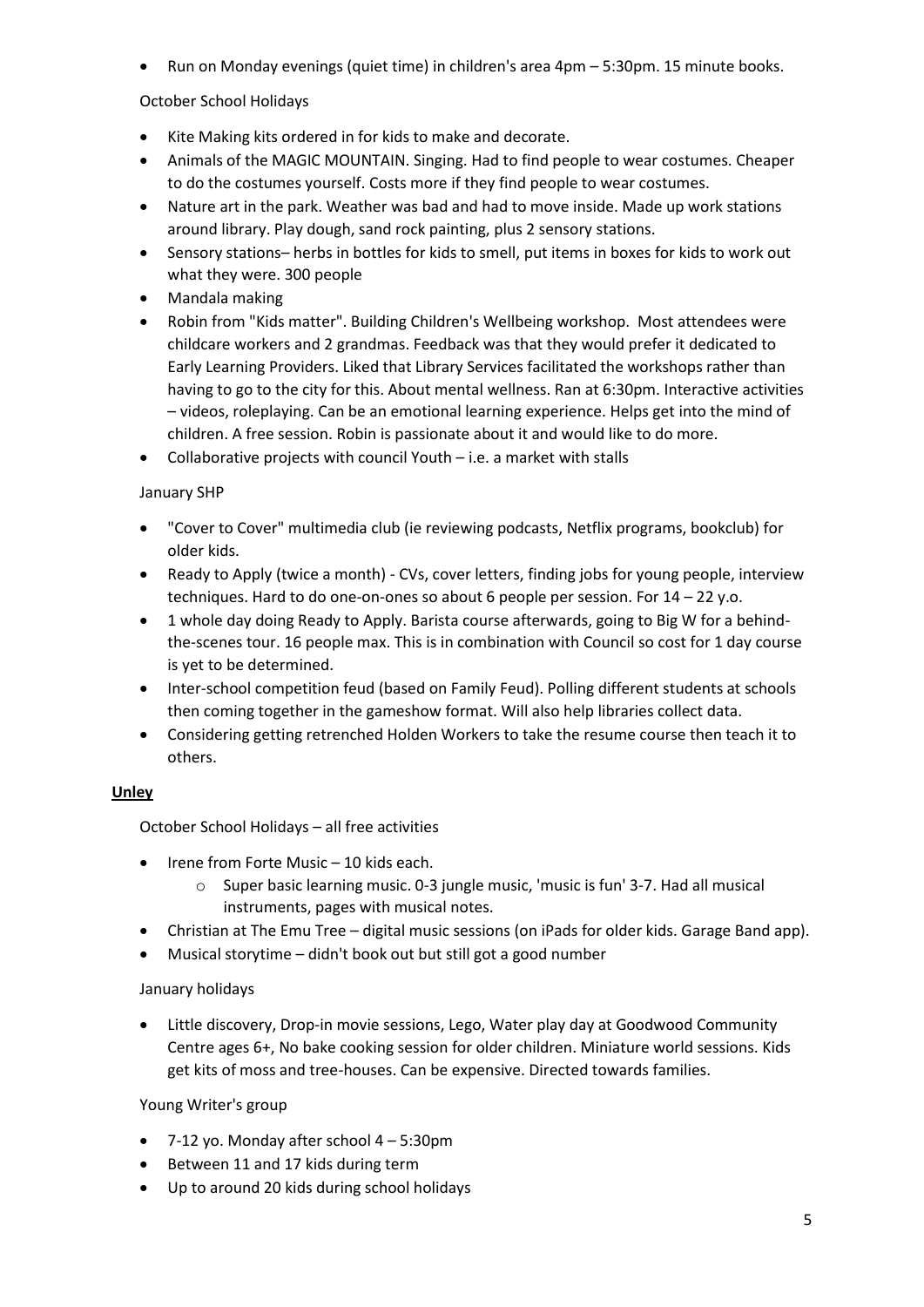Working with school group – putting out "Young Writer's Group" magazine so kids can be published. It will be going out to schools and libraries

### Other activities

 1 week Xmas movies, 1 day Xmas craft, Looking at implementing a toddler time in 2018. Deciding on a name for this so that people don't feel alienated. "Wiggle Time" suggested. CF author boxes

### **West Torrens**

October - Little Day Out (0-17 y.o.)

 Laughter Yoga (family groups) – Annie, Kites, Come and Try Salsa with El Ritmo – Val, Karate, Skeleton Crew (Brain Health Foundation) - gold coin donation \$150 total

#### January

 Little Day Out – Game On, Water Day, Mud Play, Council Summer Festival (every Sat night), Mr Oopy, Come and Try Chess, are looking for new things they haven't done before.

#### **Kadina**

- Rhythm and Rhyme Time.
- Storytime runs throughout the year
- Childcare visits (songs, story, craft, library tour, books in libraries)
- Kindy visits (borrow from library with individual cards, songs, stories, crafts) weekly
- All events done in-house

#### October

 Craft days 10am – 4pm. General crafts set up, so kids can drop in. Approx 60 kids. 1 day in Kadina, 1 in Wallaroo. Will probably do the same for Xmas. If there is a specific time it limits parents.

### **Playford**

### October

- Come and Try coding
- Sunami Hijar (Shin Tokyo) Manga art Workshop \$80 for hour workshop
- Robotics club outsourced Techspace learning (expensive!)
- Looking to incorporate STEM-style events

### January

### In-house activities – low-key

- Give the Gift of Reading (donating to Anglicare).
	- o Will do baby through adult books.
	- o Local libraries can find a charity that's close to someone's heart.
	- o Some charities want early collections.
	- o Send email to Alana if interested in template.
	- o One-place currently has 2016 template.
- Water Play
- Lego

#### Other activities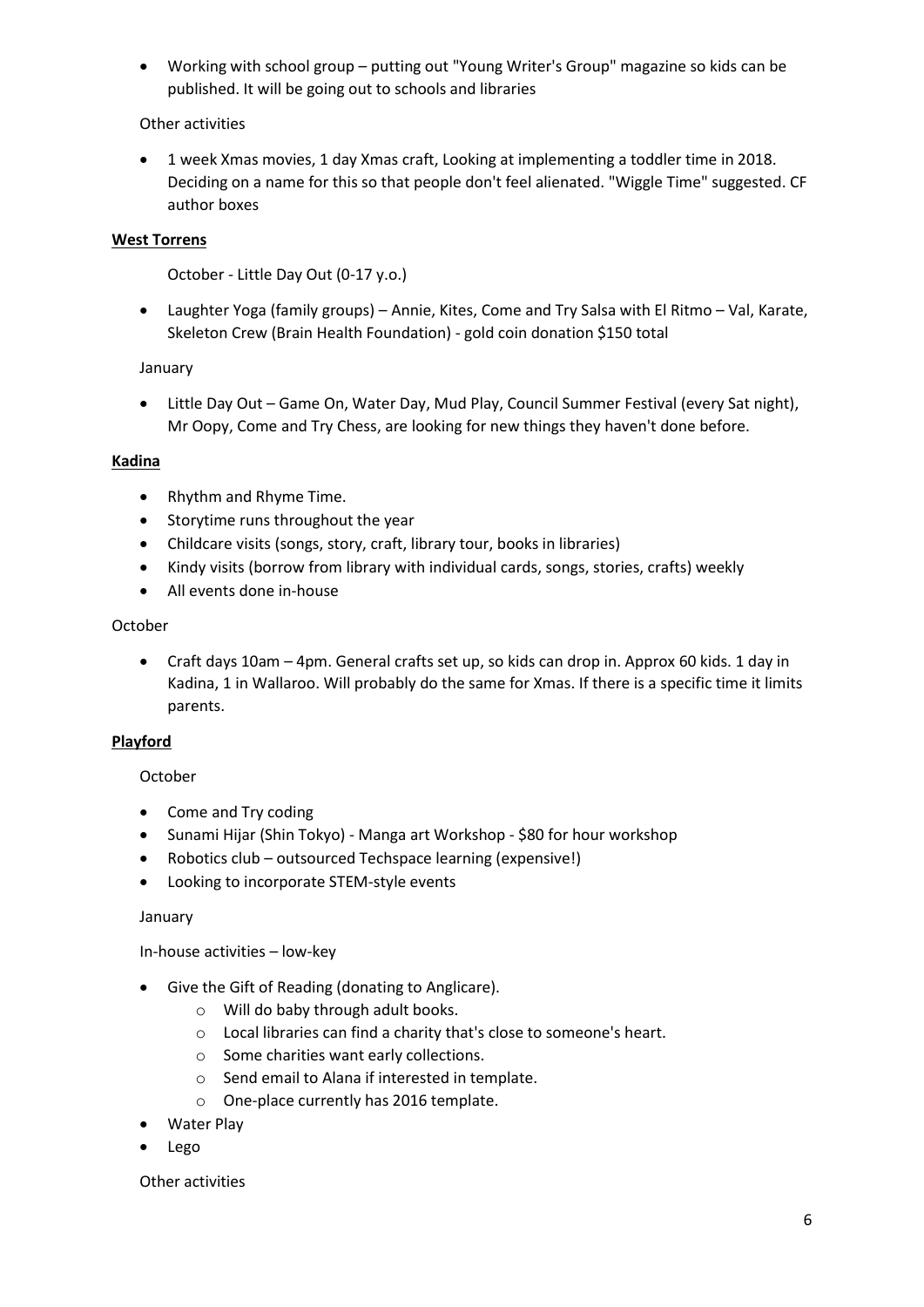- Have gone out into community / outreach
- Inviting kids to come to the library
- Children want to use iPads so will connect through that
- Teacher Wine and Cheese night showcase of what library can offer schools/kindy.
	- o Send to teacher's on Alana's contact list.
	- o Booking through Eventbrite. Teachers are given a code so only they can book in.

### **Burnside**

### October

- Spring Fun session
	- o Chicken hatching program through Henny Penny
	- o Free farm day on Saturday.
		- Funny Farmer's show, face painting, balloon artist
		- Farmer Darcy's travelling farm.
		- Over 300 people.
		- Farm crafts and Lego set up inside the library.
		- Downside was that people were queuing for face painting and balloon artist.
	- o Bunnings bird houses and worm farm. Bird house making is noisy
	- o Perfume making (Mahdena aromatherapy shop on Magill Road)
	- o Sushi making with Scoffed Cooking School very good but expensive
	- $\circ$  Grandparents day doing code.org with grandkids using Minecraft. Then free play drop-in for the rest of the day.
	- o Coding facilitated by volunteers. A good idea to have someone facilitate. Minecraft challenges instead of free play.
	- o Halloween party stories, craft, lollies. Channel 9 news came. Would run something for Halloween again but possibly get some people in.

### January

Cool calm and creative

- Cool:
	- o Robotics: (RoboGals 8+), Code For kids will bring (B-Bots)
	- o Young Scientists of Australia association Colour Show where kids learn about the science of colour
	- o Minecraft lock-in (as with October school holidays)
- Calm:
	- o Margie from LifeFlow meditation
	- o Tammy from Blooming hearts
- Creative
	- o Ruth Tuck art school

### **Charles Sturt**

Make a book program

 Children in CS area can write and illustrate a book and submit it to the challenge. Must live or attend school in area. Judged by staff and guest judges. Get \$30 book voucher if they're a winner in their category. Usually 6 or 7 winners in each age group depending on applicants. 32 winners.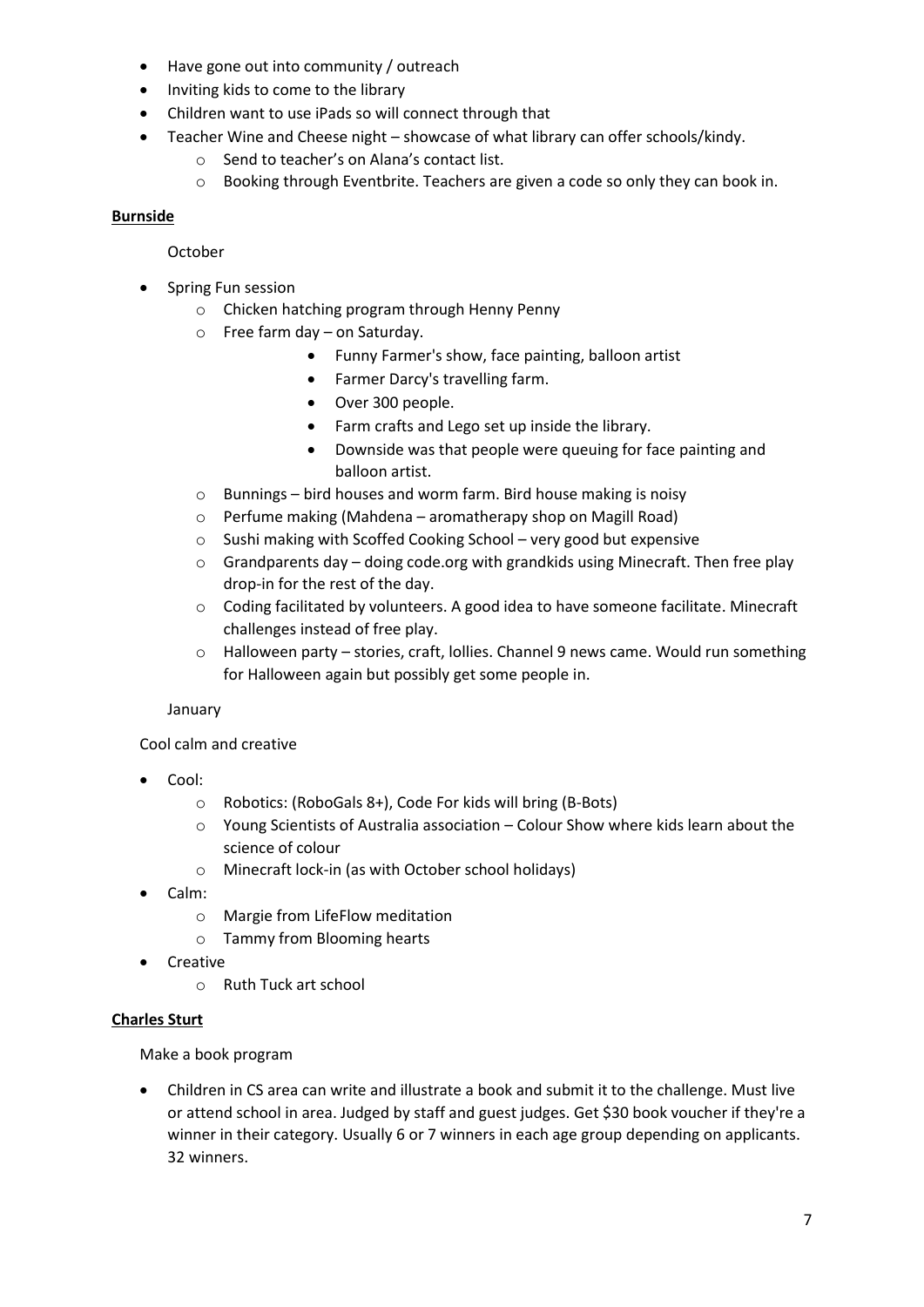- Awards ceremony in town hall followed by celebration night including Nylon Zoo storytelling-echidna, barista van, magician / balloon making.
- All covers of books were displayed as posters on display. Will be digitising or photocopying/laminating actual stories.
- Aim is to celebrate books and reading.
- Can submit a class book.
- 600 entries this year.
- Kindy to Year 7 range

Launched a Paint-the-town-REaD mascot

- Early literacy program aimed 0-5 yr olds
- Aimed at getting the community involved with reading to children from birth to better prepare them for school. Children read to the papier mache egg which "grows" until it hatches.
- PAE has "Parker the Reading Pelican"
- CS mascot is "Lizzie the Literacy Lizard".
- You go to the "Paint The Town" website –\$200 to get a starter pack. Plus large DECD grant.
- CS used data from Australian Early Development Inventory to get an idea of which suburbs needed the program.
- Generally only worthwhile if you have a specifically disadvantaged area where it will help people.
- Will be doing Little Bang next year
- In-house summer reading. Going with Game On theme

# 5. 2018 meeting dates (and locations) to be set

## 5.1 At PLS (on a Friday 9th February)

Future meetings are as follows:

- Friday 9 February at PLS
- Tuesday 15 May TTG hosting
- Monday 3 September Burnside Library hosting
- Wednesday November 28 The Parks (PAE), as it is scheduled to open in October 2018

### 5.2 5.2 Professional development and guest speaker suggestions

- Raiders of the Lost Archives guest speaker to present what they offer or what they run adapted to the libraries. Amy Gordon to contact Marshall
- We need to connect with what the children are doing at school link to curriculum and outcomes
	- o Many libraries are doing Children's university
	- $\circ$  PLS has been contacting State Library Education office as to how to link up. They are happy to provide Professional Development and programming
- Crafts for the non-crafty librarians (school age)
	- o Can do a showcase of what you've done
- Wellbeing organisation guest speakers (can be rather expensive)
	- o How can libraries implement wellness in children?
	- o Charles Sturt had 4 follow-on "Mindfulness for children" sessions? Building resilience in children (7 to 10). 15 children booked in. Maybe "The Mindful Child"
	- o Unley had an OT / school readiness / child development Shelley Pert. Tatiana Arilano. Reach them by contacting Australian Association of OT in South Australia.
- Little Bang is offering workshop training.